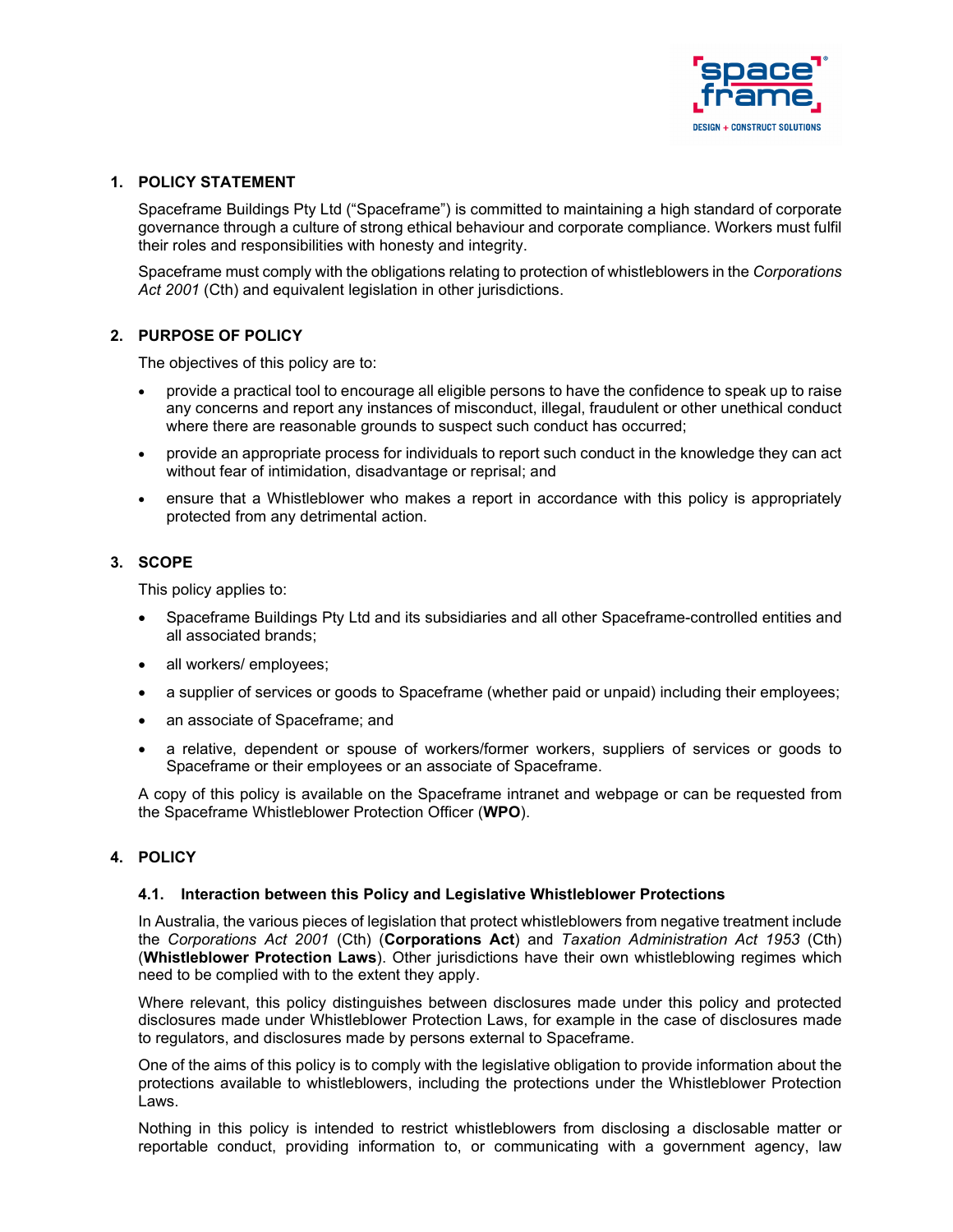

enforcement body or a regulator in accordance with any relevant law or regulation in a jurisdiction in which Spaceframe operates.

### **4.2. Who does this Policy Apply to?**

Spaceframe's workers are required to comply with any lawful directions made by Spaceframe in respect of this policy. This policy is not intended to be contractually binding and does not form part of any employment contract with Spaceframe. Spaceframe may amend this policy at any time in its sole discretion.

This policy will be made available to Spaceframe officers and employees via the Spaceframe intranet and website, and a hard copy may be supplied upon request.

#### **4.3. What Is a Whistleblower Disclosure**

In this policy, for a matter to quality as a Whistleblower Disclosure:

- the person reporting the conduct must be an Eligible Person as defined in this Policy; and
- the actual conduct or conduct that is suspected on reasonable grounds must relate to conduct or suspected conduct that:
	- $\circ$  is illegal, including theft, drug sale or use, violence, or threatened violence, harassment, intimidation, or criminal damage to property
	- $\circ$  is in breach of Commonwealth or state legislation or local authority by-laws;
	- o is unethical, including dishonestly altering company records or data, adopting questionable accounting practices, or the unauthorised disclosure of confidential information;
	- o breaches Spaceframe's [Code of Conduct](https://kslcloud.sharepoint.com/sites/business-partnering-and-employee-relations/_layouts/15/DocIdRedir.aspx?ID=BPER-1574235210-22) or other code or policy pertaining to Spaceframe;
	- $\circ$  is potentially damaging to Spaceframe, a Spaceframe worker or a third party, or the public or the financial system, such as unsafe work practices, environmental damage, health risks or substantial wasting of company resources;
	- $\circ$  amounts to an improper state of affairs or circumstances, in relation to the tax affairs of Spaceframe, a related company or associated entity and this information may assist the recipient to perform their functions or duties in relation to those tax affairs;
	- $\circ$  may cause financial or non-financial loss to Spaceframe, damage its reputation or be otherwise detrimental to Spaceframe's interests; or
	- o is an attempt to conceal or delay disclosure of any of the above conduct.

Conduct that is dealt with, and therefore more appropriately raised, under an alternative policy such as workplace conflicts (refer to Spaceframe's) or concerns which relate to individual working arrangements are not a Whistleblower Disclosure. Concerns of that nature should be raised by workers with:

- the worker's Line Manager; or
- People & Culture.

This policy is not designed to replace normal communication channels between management and workers to address questions, concerns, suggestions or complaints. If workers have any concerns about what is proper conduct for themselves or others, it is expected they will raise their concern. In most instances, the worker's immediate supervisor is in the best position to address an area of concern. Serious matters or matters not satisfactorily resolved should be escalated through appropriate management channels in the normal course of business.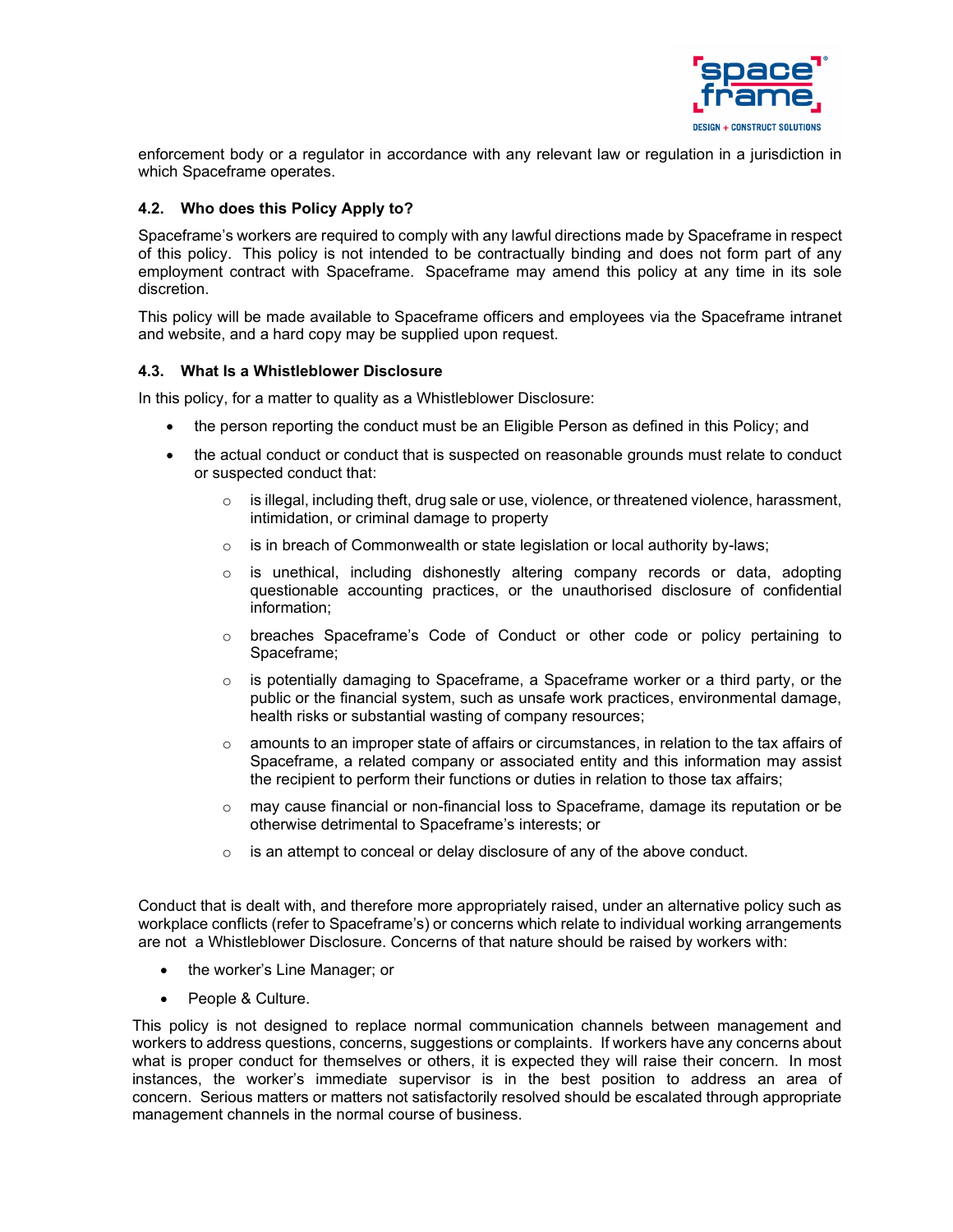

### **4.4. Individuals reporting a Whistleblower Disclosure**

Spaceframe supports honesty, integrity and ethical behaviour. At its discretion, Spaceframe may grant a Whistleblower immunity from disciplinary proceedings relating to matters that come to light as a result of a disclosure.

Spaceframe cannot provide immunity from civil penalties or criminal prosecution.

Before conduct is reported, the Whistleblower must have reasonable grounds to suspect that the conduct has occurred. Individuals must not make baseless reports or knowingly provide false or misleading information regarding suspected conduct. Doing so may result in disciplinary action up to and including termination of employment/engagement. However, the Whistleblower can still qualify for protection even if their disclosure turns out to be incorrect.

## **4.5. Making a Report**

## **4.5.1.Eligible Recipients**

Disclosures must be made to an Eligible Recipient in order to be protected.

#### **4.5.2.Process for Making a Report**

Disclosable matters can be reported to **Stopline**, a confidential, independent provider of whistleblowing services who will take full details of your concerns via telephone, mail, email, fax or the specifically created website. Whistleblowers are able to make a Report to Stopline 24/7 and Stopline can also provide additional information about making a disclosure.

#### **Phone**: **1300 30 45 50**

**Website & Online Reporting Form**:

<https://spaceframegroup.stoplinereport.com/>

**Email:** [spaceframegroup@stopline.com.au](mailto:spaceframegroup@stopline.com.au)

#### **Mail: Spaceframe Group, C/- Stopline, PO Box 403, Diamond Creek, VIC 3089**

The Whistleblower can choose to remain anonymous while making a disclosure, over the course of the investigation and after the investigation is finalised. The Whistleblower can refuse to answer any questions that they consider may reveal their identity including during follow-up conversations. However, the Whistleblower may wish to consider maintaining an ongoing two-way communication with us so that the Eligible Recipient/s can ask follow-up questions or provide feedback.

If an anonymous disclosure is made through Stopline, a Whistleblower will receive a unique reference which can then be used to contact the Stopline service to provide further information or request an update.

It is Spaceframe's preference that reports follow the process of direct reporting to Stopline. However, should a Whistleblower make a disclosure directly to an Eligible Recipient, the Eligible Recipient will contact Stopline to advise them of the Reportable Conduct, whilst maintaining any anonymity requested by the Whistleblower.

A diagram setting out the process for reporting is set out in Appendix 1.

Stopline will review reports and direct those disclosures that are considered Disclosable Matters to the Whistleblower Protection Officer (**WPO**). The WPO will thereafter consult with the Whistleblower Investigation Officer (**WIO**).

#### **4.5.3.Reporting to Regulators**

Nothing in this policy is intended to restrict you from disclosing suspected conduct, providing information to, or communicating with a government agency, law enforcement body or a regulator in accordance with any relevant law or regulation applicable in a jurisdiction in which Spaceframe operations.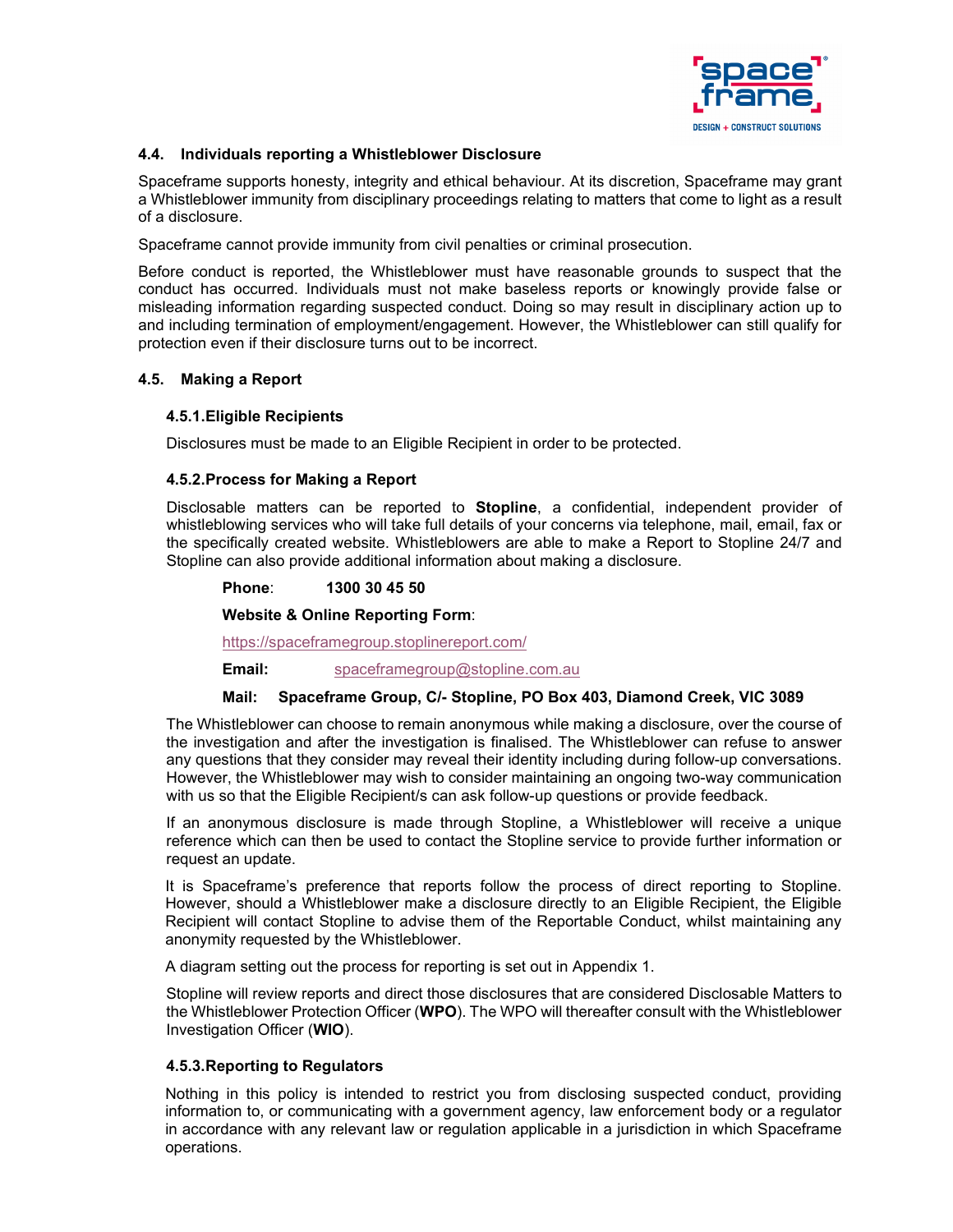

### **4.5.4.Emergency disclosure protection**

The Corporations Act allows for the making of emergency disclosures in the following circumstances:

- the Whistleblower has previously made a disclosure to ASIC, APRA or a Commonwealth authority;
- the Whistleblower has reasonable grounds to believe the information concerns a substantial and imminent danger to people or the environment; or
- the Whistleblower has written to the body again and included sufficient information to identify the previous disclosure and stated that they intend to make an emergency disclosure.

Emergency disclosures can only be made to a Member of Parliament or a Journalist, and the Whistleblower can only disclose information to the extent necessary to inform the recipient of their concerns.

#### **4.6. Review of the Disclosure**

Spaceframe will assess whether a disclosure falls within the intended scope of this policy. Spaceframe has the discretion to determine that a disclosure will not be dealt with under this policy unless the disclosure falls within the scope of applicable Whistleblower Protection Laws.

All qualifying Whistleblower Disclosures will be referred to the Whistleblower Protection Officer (WPO) who shall engage the Whistleblower Investigation Officer (WIO).

## **4.7. Confidentiality of Disclosures**

All information provided by a Whistleblower will be treated as confidential and maintained securely, including by taking measures such as:

- ensuring that files and records relating to disclosures are kept confidential and stored securely;
- ensuring that access to all information relating to the disclosure is limited to those directly involved in managing and investigating the disclosure; and
- only allowing a restricted number of people to handle and investigate the disclosure.

Any breach of confidentiality will be treated as a serious disciplinary matter.

The identity of a Whistleblower (or information that is likely to lead to them being identified as a Whistleblower) must be kept confidential, unless any of the following apply:

- they consent to this information being disclosed;
- Spaceframe needs to disclose this information to obtain legal advice or representation; or
- the information is provided to the Australian Prudential Regulation Authority (APRA), the Australian Securities and Investment Commission (ASIC) or a member of the police, or another body prescribed by the regulations.

Information that is contained in a disclosure may be disclosed without the consent of the Whistleblower's consent if:

- the information does not disclose the Whistleblower's identity;
- Spaceframe has taken all reasonable steps to reduce the risk that the Whistleblower will be identified; and
- it is reasonably necessary for investigating the issues raised in the disclosure.

Disclosures which breach the confidentiality protections may result in disciplinary action being taken and are an offence under the Corporations Act.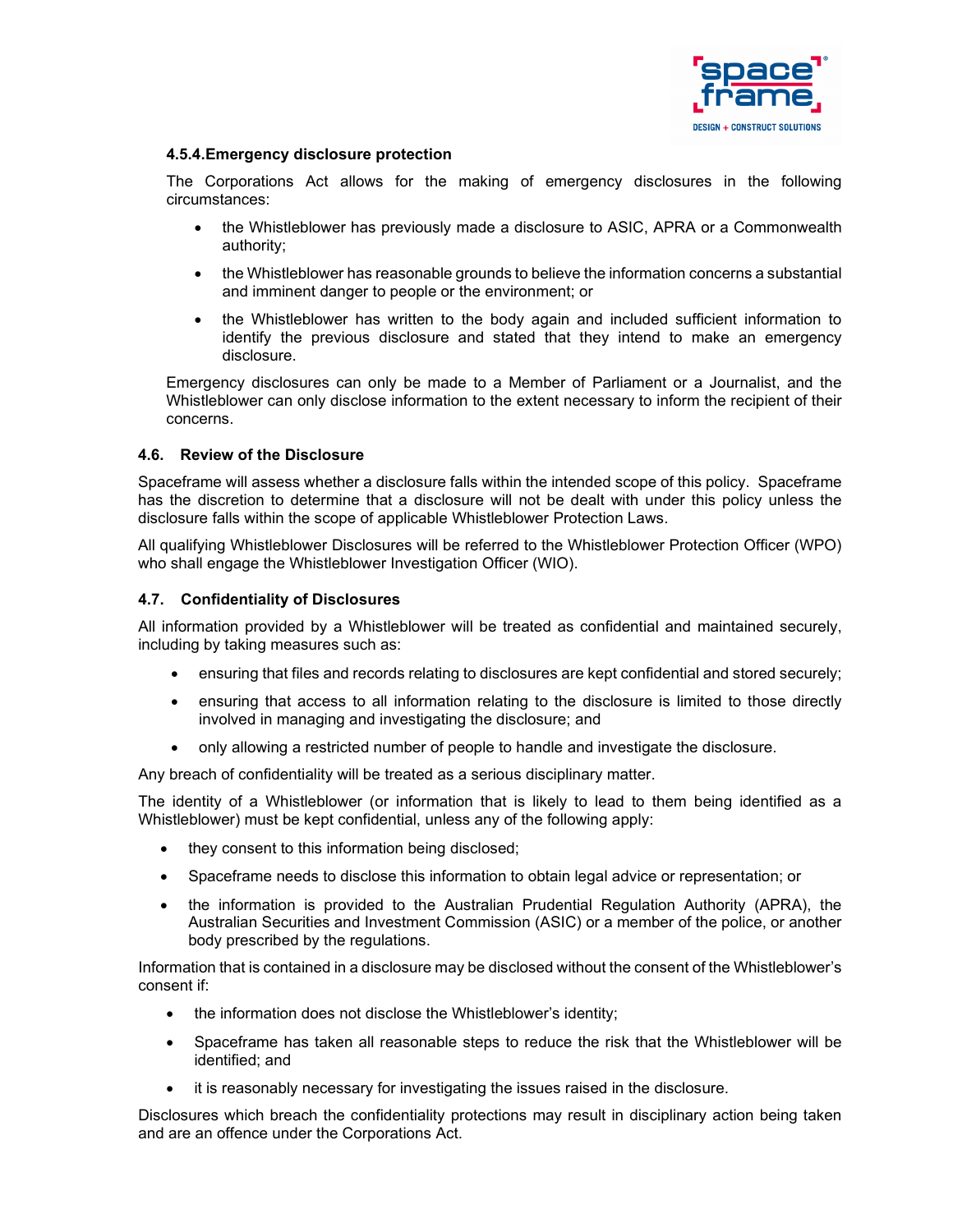

### **4.8. Whistleblower Protection**

The Whistleblower will qualify for protection under Whistleblower Protection Laws if:

- they are an Eligible Person; and
- they have made a disclosure of information relating to a Disclosable Matter; and
- the disclosure was made to an Eligible Recipient.

### **4.8.1.Victimisation is Prohibited**

A Whistleblower must not (and any associates of the Whistleblower such as a relative, dependent or spouse or supporters of the Whistleblower must not) be subjected to Detrimental Action or victimisation for reporting a Whistleblower Disclosure.

In this policy, Detrimental Action includes the following (even if done unintentionally):

- action causing injury, harm, loss or damage (including psychological harm);
- damaging a person's property, reputation, business or financial position or causing any other damage to a person;
- intimidation, bullying or harassment;
- unlawful discrimination or other adverse action in relation to the Whistleblower's employment, career, profession, trade or business, including dismissal, demotion or the taking of other disciplinary action;
- current or future bias;
- action that constitutes the making of a threat to cause any such Detrimental Action to another person;
- any conduct which incites others to subject the Whistleblower to any of the above conduct; or
- a direct or indirect threat to engage in any of the above conduct.

Examples of things that are not Detrimental Action include administrative action that is reasonable for the purpose of protecting a discloser from detriment or managing unsatisfactory work performance.

Whistleblowers will have access to the assistance of the Whistleblower Protection Officer as provided in this policy.

Spaceframe will take all reasonable steps to protect Whistleblowers from Detrimental Action and will take action it considers appropriate where such conduct is identified.

Spaceframe also strictly prohibits all forms of Detrimental Action against people who are involved in an investigation of a Whistleblower Disclosure in response to their involvement in that investigation.

Certain laws such as the Corporations Act provide additional protection for certain disclosures by people who make them in accordance with the provisions of that legislation. These protections are designed to encourage people to disclose unlawful, improper or unethical behaviour to relevant parties.

#### **4.8.2.Protections Available to Disclosers at Law**

If Whistleblowers make a protected disclosure under the Whistleblower Protection Laws, they cannot be subject to any civil, criminal or administrative liability, for making a protected disclosure. However, these protections do not grant immunity for conduct that is revealed by their disclosure.

However, if the disclosure is made to ASIC, APRA or the Commissioner of Taxation, or is an Emergency Disclosure as permitted under the Corporations Act, the information is not admissible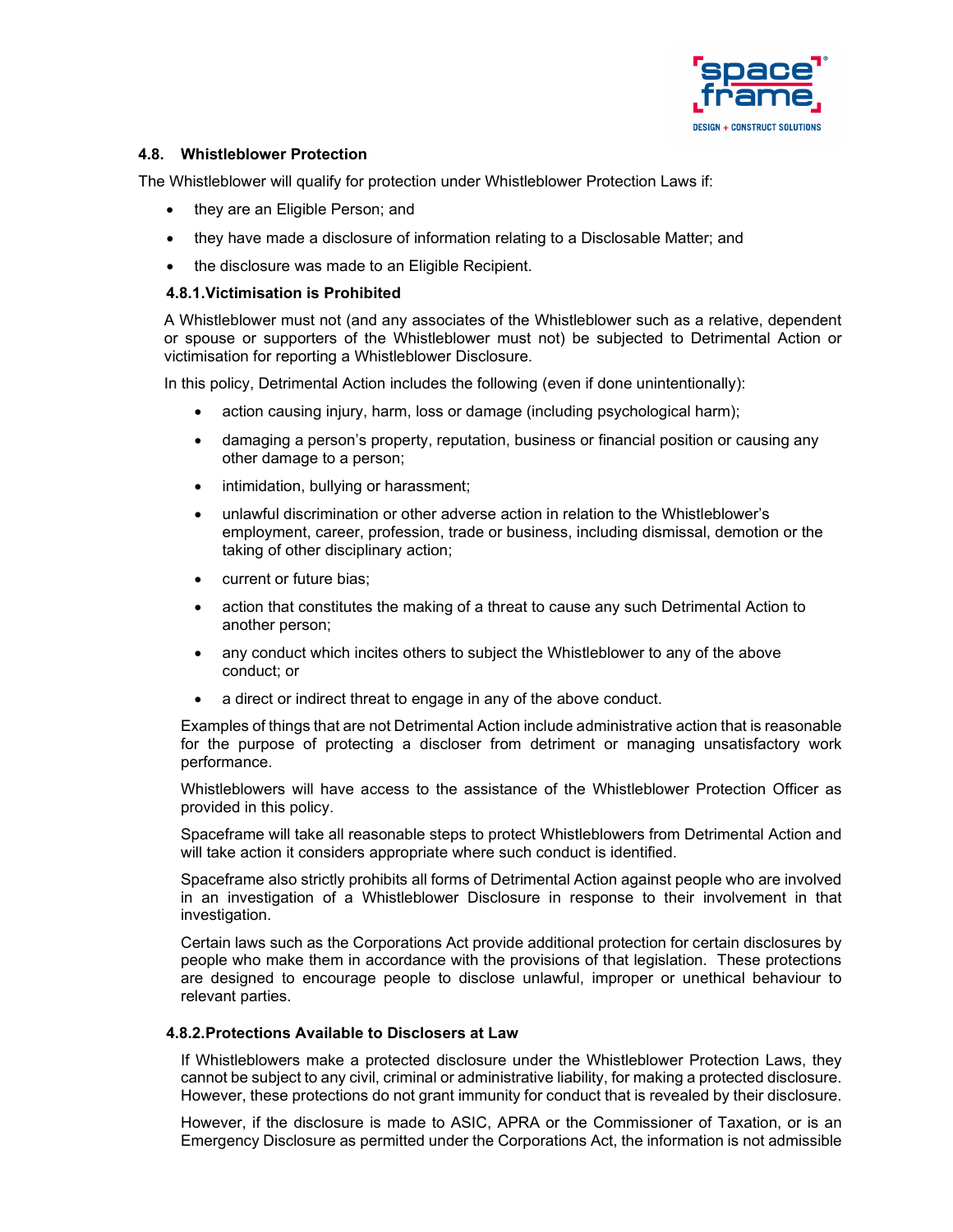

in evidence against the Whistleblower in criminal proceedings, or in proceedings for the imposition of a penalty, except for proceedings in respect of providing false information.

If a Whistleblower is victimised as a result of making a disclosure of suspected conduct, there are possible remedies available under the Whistleblower Protection Laws (where they apply) which include reinstatement, compensation, an order prohibiting the victimisation, or an apology.

The person responsible for the victimisation can be ordered to pay substantial monetary fines or imprisoned. Protections for Spaceframe employees also exist under the Fair Work Act. These are enforceable as a matter of statute and do not form part of this policy.

#### **4.9. What Support and Protections are Provided to Whistleblowers?**

Spaceframe's Joint Managing Director/Corporate Counsel acts as Spaceframe's Whistleblower Protection Officer (WPO). Part of the role of the WPO, in conjunction with Stopline, is to safeguard the interests of Whistleblowers, to assist them to understand the process and the available protections and to ensure the integrity of the whistleblowing mechanism. Whistleblowers who are Spaceframe workers:

- are entitled to support through the WPO; and
- may explore options such as taking leave, relocation to another area of business, or a secondment arrangement while the concern is being investigated.

## **4.10. Disclosure Management & Investigations**

Spaceframe recognises that individuals against whom a disclosure is made must also be supported during the handling and investigation of the Whistleblower investigation. Spaceframe takes reasonable steps to treat fairly any person who is the subject of a disclosure, particularly during the assessment and investigation process.

The WIO will determine whether disclosures should be investigated. Whilst not all disclosures will necessarily lead to an investigation, they will be assessed and a decision made as to whether they should be investigated. If the WIO decides that the disclosure will be investigated, the WIO will conduct or commission an investigation following best practice principles..

The WIO may not be able to undertake an investigation if they are not able to contact the Whistleblower. For example, the Whistleblower may have made a report anonymously and have either refused to provide or have not provided a means of contacting them.

Generally, where an investigation is conducted and the investigator believes there may be a case for an individual to respond, the WIO must ensure that a person who is the subject of a disclosure:

- is informed of the substance of the allegations;
- is given a fair and reasonable opportunity to answer the allegations before the investigation is finalised;
- has their response set out fairly in the investigator's report; and
- is informed about the substance of any adverse conclusions in the investigator's report that affects them.

Where adverse conclusions are made in an investigator's report about an individual, that individual has a right to respond to those conclusions prior to any action being taken by Spaceframe against them.

The WIO will protect the identity of the Whistleblower and maintain appropriate records for each step in the investigation process. The WIO will provide the Whistleblower with regular updates about the investigation if they are able to be contacted. The frequency and nature of updates may vary depending on the nature of the disclosure.

#### **4.11. Outcome of Investigations**

The WIO will document and report on the outcome of any investigation while preserving the anonymity of the Whistleblower. The method for reporting the disclosure will depend on the nature of the disclosure.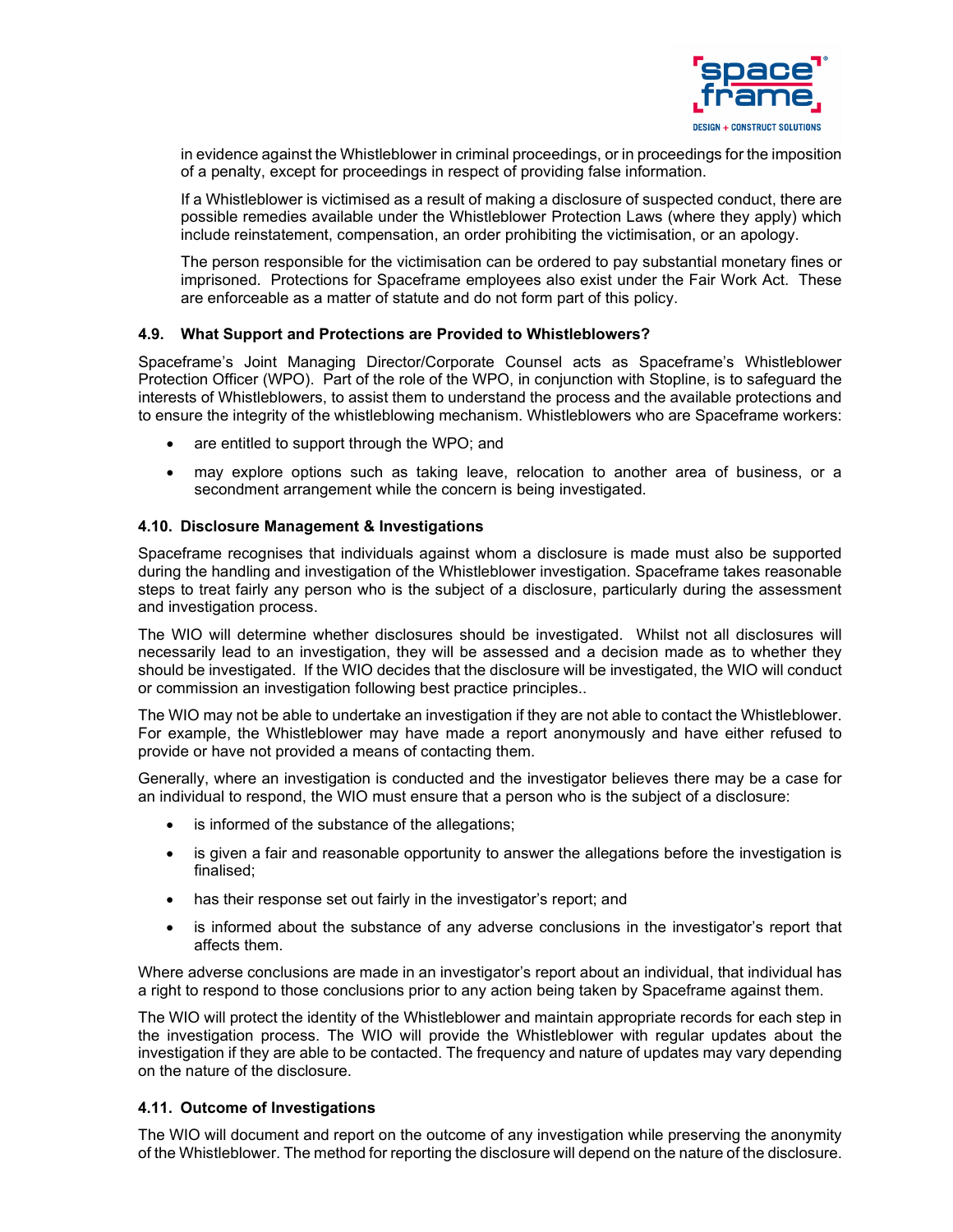

The Whistleblower will be informed that the investigation has concluded, but will not necessarily be informed of the outcome.

## **5. RESPONSIBILITY**

| <b>Position</b>                                         | <b>Responsibility</b>                                                                                                                                                                                                                                                                                                                                                                                                                                                                                                                                                                                                                                                                                                                                                                                                                                                                                                                                                                                                                                     |
|---------------------------------------------------------|-----------------------------------------------------------------------------------------------------------------------------------------------------------------------------------------------------------------------------------------------------------------------------------------------------------------------------------------------------------------------------------------------------------------------------------------------------------------------------------------------------------------------------------------------------------------------------------------------------------------------------------------------------------------------------------------------------------------------------------------------------------------------------------------------------------------------------------------------------------------------------------------------------------------------------------------------------------------------------------------------------------------------------------------------------------|
| Spaceframe Directors &<br><b>Company Secretary</b>      | Be aware of their responsibility as recipients of a Disclosure;<br>Demonstrate a high level of commitment to this policy;<br>Support a culture that ensures effective whistleblower protection;                                                                                                                                                                                                                                                                                                                                                                                                                                                                                                                                                                                                                                                                                                                                                                                                                                                           |
| Joint Managing<br>Director/Corporate<br>Counsel         | Be aware of his or her responsibility as a recipient of a Disclosure;<br>Perform the role of Spaceframe's Whistleblower Protection Officer<br>where Spaceframe's Corporate Counsel is a party to the Disclosure;<br>Demonstrate a high level of commitment to this policy;<br>Support a culture that ensures effective whistleblower protection.                                                                                                                                                                                                                                                                                                                                                                                                                                                                                                                                                                                                                                                                                                          |
| General Manager or<br>equivalent and Senior<br>Managers | Be aware of their responsibility as recipients of a Disclosure;<br>Demonstrate a high level of commitment to this policy;<br>Support a culture that ensures effective whistleblower protection.                                                                                                                                                                                                                                                                                                                                                                                                                                                                                                                                                                                                                                                                                                                                                                                                                                                           |
| Whistleblower<br><b>Investigation Officer</b><br>(WIO)  | The General Manager performs the role of Spaceframe's Whistleblower<br>Investigation Officer and will ensure a Disclosure is investigated<br>appropriately with reasonable steps taken to protect identity of the<br>whistleblower; and that fair treatment is applied to employees who are<br>mentioned in disclosures or to whom disclosures relate.<br>In the event that the General Manager is a party to the disclosure, the<br>Joint Managing Director/Corporate Counsel will perform the role of<br>Spaceframe's Whistleblower Investigation Officer.                                                                                                                                                                                                                                                                                                                                                                                                                                                                                              |
| <b>Whistleblower Protection</b><br>Officer (WPO)        | The Joint Managing Director/Corporate Counsel performs the role of<br>Spaceframe's Whistleblower Protection Officer. This includes:<br>seeking to protect the Whistleblower from detrimental action<br>assisting the Whistleblower in maintaining their wellbeing<br>$\bullet$<br>maintaining a Whistleblower's confidentiality, where relevant,<br>$\bullet$<br>including as required by law<br>notifying the Whistleblower Investigation Officer of a Disclosure<br>$\bullet$<br>being satisfied that each Disclosure was appropriately inquired<br>$\bullet$<br>into or investigated<br>being satisfied that action taken in response to the<br>inquiry/investigation is appropriate in the circumstances<br>providing governance oversight over any inquiry/investigation<br>٠<br>into retaliatory action taken against the Whistleblower<br>providing progress updates and outcome details to the<br>$\bullet$<br>Whistleblower via Stopline<br>overseeing:<br>the Stopline program and assessment of Whistleblower<br>$\circ$<br><b>Disclosures</b> |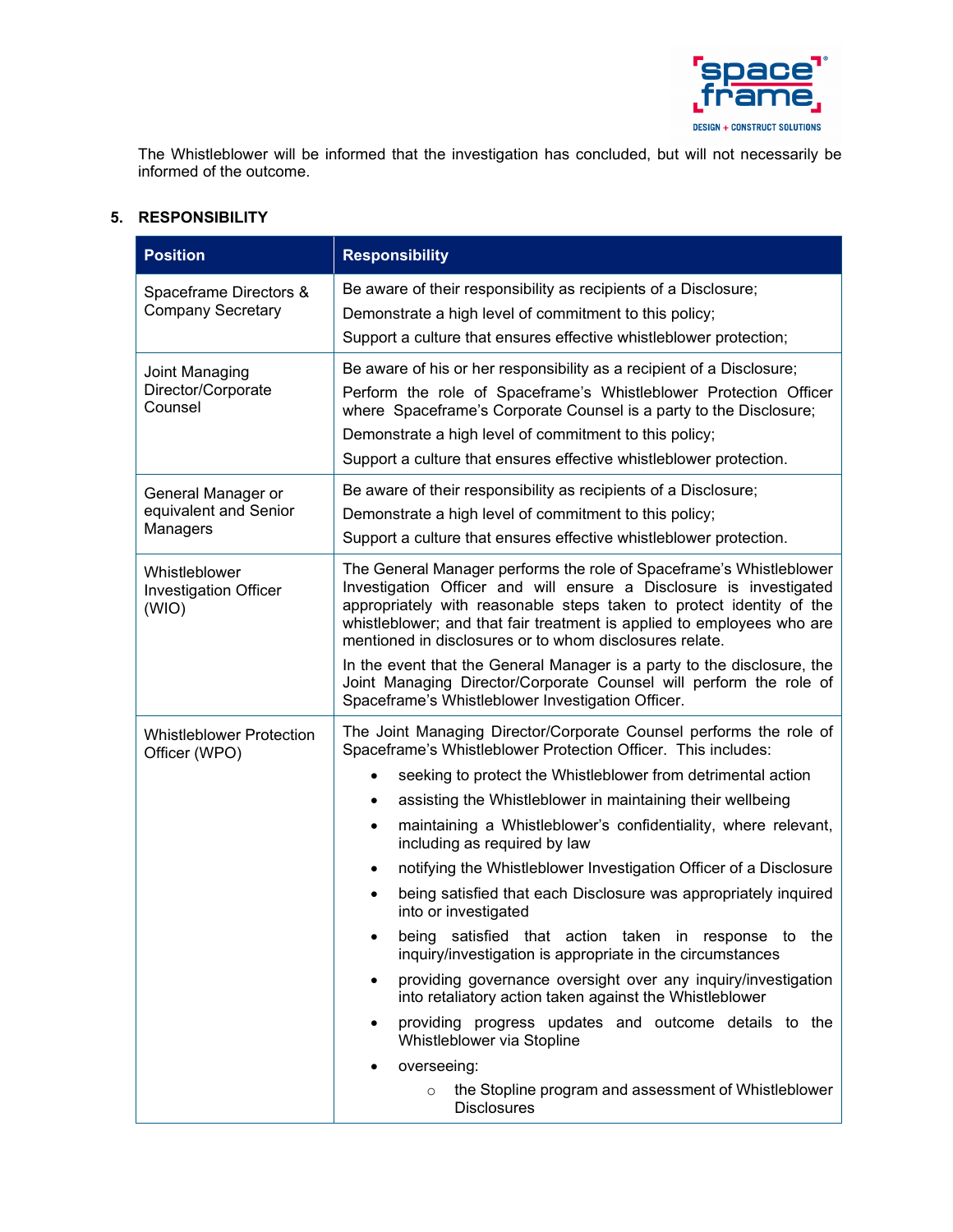

| <b>Position</b> | <b>Responsibility</b>                                                                                                                                                                                                                                                                         |
|-----------------|-----------------------------------------------------------------------------------------------------------------------------------------------------------------------------------------------------------------------------------------------------------------------------------------------|
|                 | reporting of Whistleblower Disclosures and outcomes to<br>$\Omega$<br>Spaceframe Board of Directors/Senior<br>the<br><b>Management Team</b>                                                                                                                                                   |
|                 | management of a secured central repository<br>for<br>$\circ$<br>recording of Whistleblower Disclosures                                                                                                                                                                                        |
|                 | Whilst the WPO will endeavor to support all Whistleblowers, it will not be<br>able to provide the same practical support to non-employees that is<br>provided to current employees. Therefore, the processes in this policy<br>will be adapted and applied to the extent reasonably possible. |

## **6. LEGISLATION & RELATED REFERENCES**

- Corporations Act 2001 (Cth)
- Taxation Administration Act 1953 (Cth)
- Fair Work Act 2009 (Cth)
- Public Interest Disclosures Act 2012 (Vic)
- Public Interest Disclosure Act 2013 (Cth)

# **7. DEFINITIONS**

| <b>Term</b>        | <b>Definition</b>                                                                                                                                 |
|--------------------|---------------------------------------------------------------------------------------------------------------------------------------------------|
| Eligible Person    | Current or former Spaceframe workers (see 'worker' definition<br>below)                                                                           |
|                    | A supplier of services or goods to Spaceframe (whether paid or<br>$\bullet$<br>unpaid) including their employees                                  |
|                    | An associate of Spaceframe; and<br>$\bullet$                                                                                                      |
|                    | A relative, dependent or a spouse of current or former<br>٠<br>Spaceframe workers.                                                                |
| Eligible Recipient | Includes any of the following people or bodies:                                                                                                   |
|                    | Stopline<br>٠                                                                                                                                     |
|                    | Spaceframe's Directors & Company Secretary<br>٠                                                                                                   |
|                    | Spaceframe's Officers or Senior Managers                                                                                                          |
|                    | ASIC                                                                                                                                              |
|                    | <b>APRA</b>                                                                                                                                       |
|                    | another Commonwealth Authority that has been prescribed by<br>٠<br>regulation or the Corporations Act                                             |
|                    | a lawyer who acts for the Whistleblower<br>٠                                                                                                      |
|                    | an auditor, prescribed tax agent director, secretary or any other<br>employee or officer if the disclosure relates to Spaceframe's tax<br>affairs |
|                    | a journalist or Member of Parliament if the disclosure is an<br><b>Emergency or Public Interest Disclosure</b>                                    |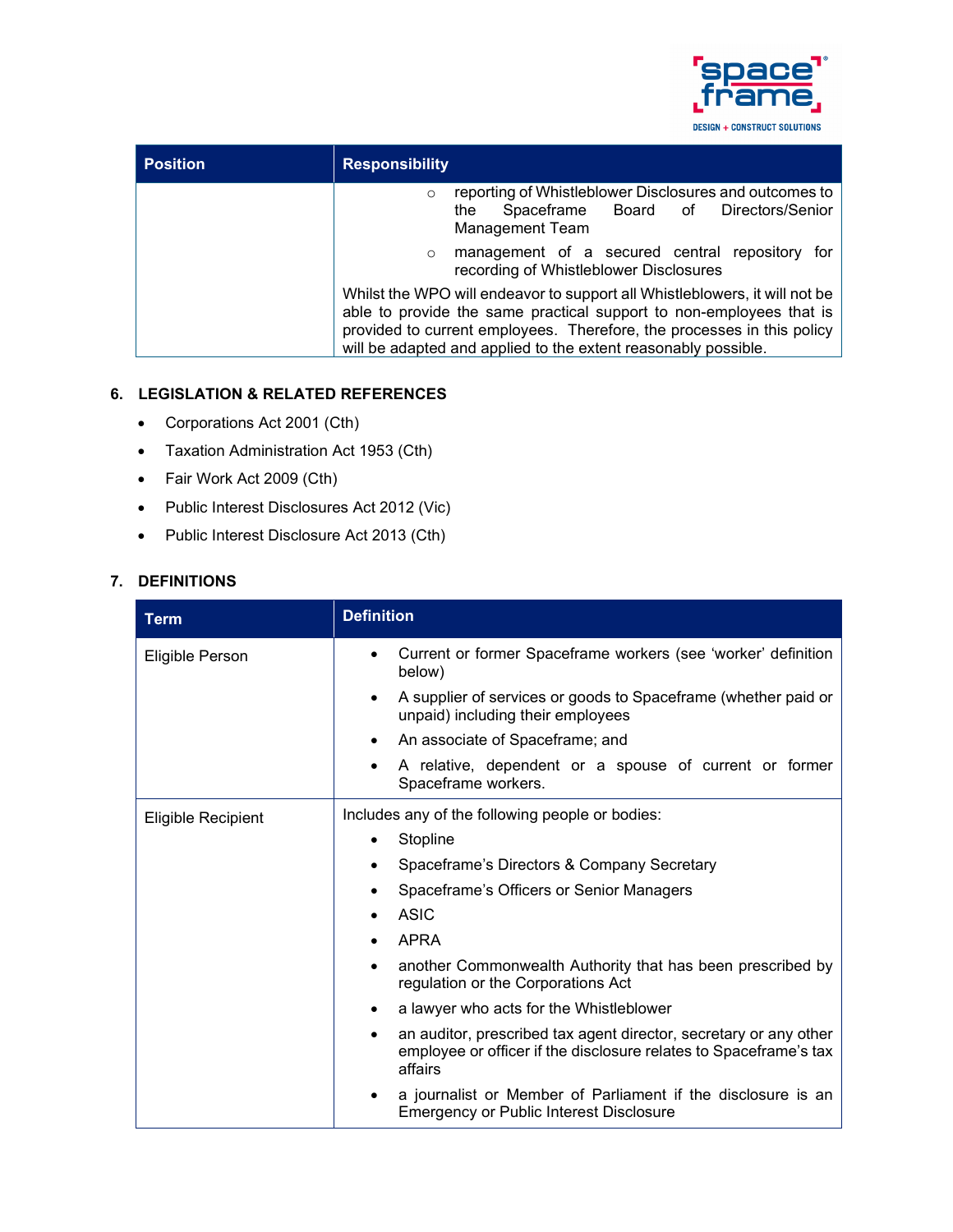

| Term                                    | <b>Definition</b>                                                                                                                                                                                                                                                                                                                                       |
|-----------------------------------------|---------------------------------------------------------------------------------------------------------------------------------------------------------------------------------------------------------------------------------------------------------------------------------------------------------------------------------------------------------|
| Whistleblower                           | An Eligible Person who makes a Disclosure in the manner described in<br>this policy                                                                                                                                                                                                                                                                     |
| Whistleblower Disclosure                | A disclosure made by a Whistleblower that is being treated in<br>accordance with this policy and relates to conduct by Spaceframe and<br>its related entities, or an officer or employee of Spaceframe and its<br>related entities that represents misconduct, an improper state of affairs<br>or circumstances, or breach of the law                   |
| <b>Whistleblower Protection</b><br>Laws | Includes the Corporations Act 2001 (Cth) and Taxation Administration<br>Act 1953 (Cth)                                                                                                                                                                                                                                                                  |
| Worker                                  | A person engaged by Spaceframe in any capacity including: a director;<br>an employee; supported employee; secondee; contractor/subcontractor;<br>employee of a contractor/ subcontractor; consultant, employee of a labor<br>hire company; an outworker, an apprentice or trainee; a work experience<br>student; a student on placement or a volunteer. |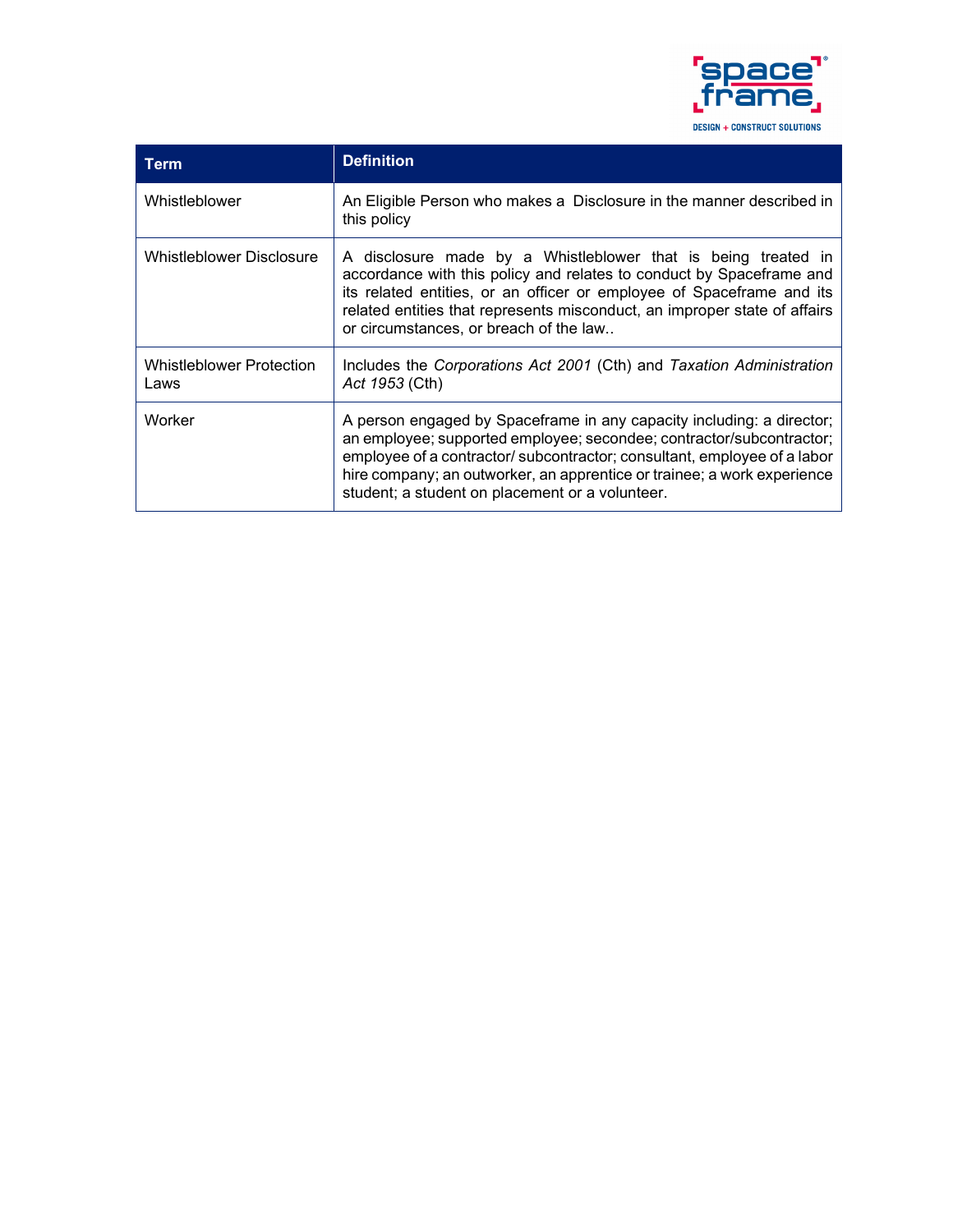

# **8. APPENDICES**

Appendix 1 – Reporting Process